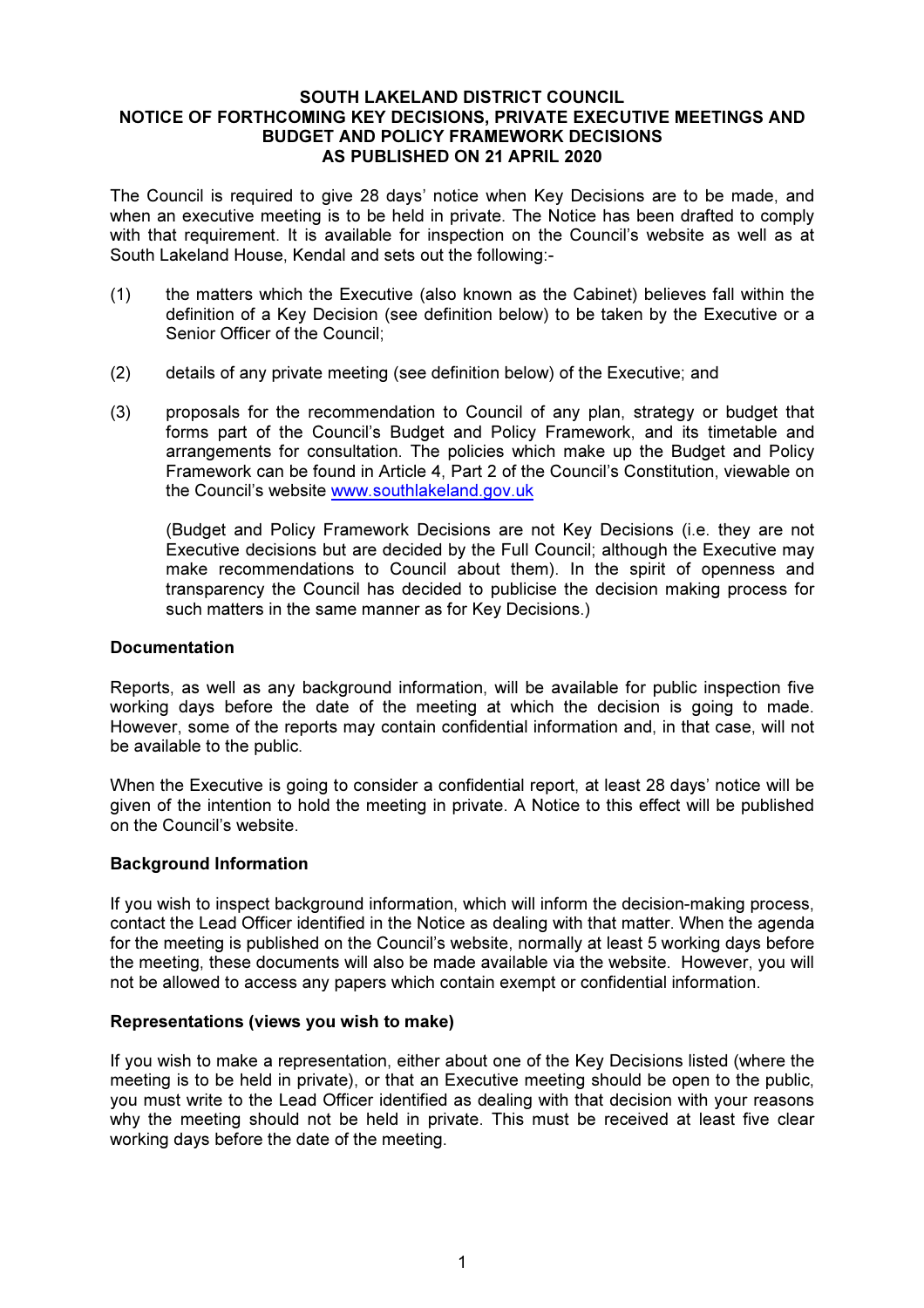# Decision Notice

A Decision Notice for each Key Decision, or other Executive decision, will be produced as soon as practicable after the decision has been taken. These Decision Notices will be available for inspection at South Lakeland House, Kendal and on the Council's website.

## Urgent Decisions

The Law and the Council's Constitution provide for urgent decisions to be made provided certain criteria are met and relevant Notices published accordingly. None of the decisions detailed in this Notice are deemed to be Urgent Decisions - unless expressly stated.

# Key Decision

This definition was adopted by Council on Thursday, 17 December 2015 and is as follows :-

"An executive decision which, in relation to an executive function, has a significant effect on communities in two or more Wards of the Council and/or is likely to result in the Authority incurring expenditure or making savings above £100,000."

### Private Meetings

In regard to this Notice, private meetings are meetings of the Executive, or part of a meeting, during which the public are excluded as a result of confidential or exempt information being discussed. A reason will be given why it is felt that there is a need for the public to be excluded. If you wish to make a representation regarding the intention to hold the meeting in private, you must follow the procedure shown above under "Representations".

#### The District Council's Executive Members are:-

Cllr Giles Archibald – Leader and Promoting South Lakeland Portfolio Holder Cllr Jonathan Brook – Deputy Leader and Housing and Innovation Portfolio Holder Cllr Robin Ashcroft – Economy, Culture and Leisure Portfolio Holder Cllr Dyan Jones – Climate Emergency and Localism Portfolio Holder Cllr Andrew Jarvis – Finance and Resources Portfolio Holder Cllr Eric Morrell – Customer and Commercial Services and People Portfolio Holder Cllr Suzie Pye – Health, Wellbeing and Financial Resilience Portfolio Holder

# The District Council's Chief and Statutory Officers:-

Lawrence Conway – Chief Executive Simon Rowley – Director Customer and Commercial Services David Sykes – Director of Strategy, Innovation and Resources Linda Fisher – Legal, Governance and Democracy Lead Specialist (Monitoring Officer) Helen Smith – Finance Lead Specialist (Section 151 Officer)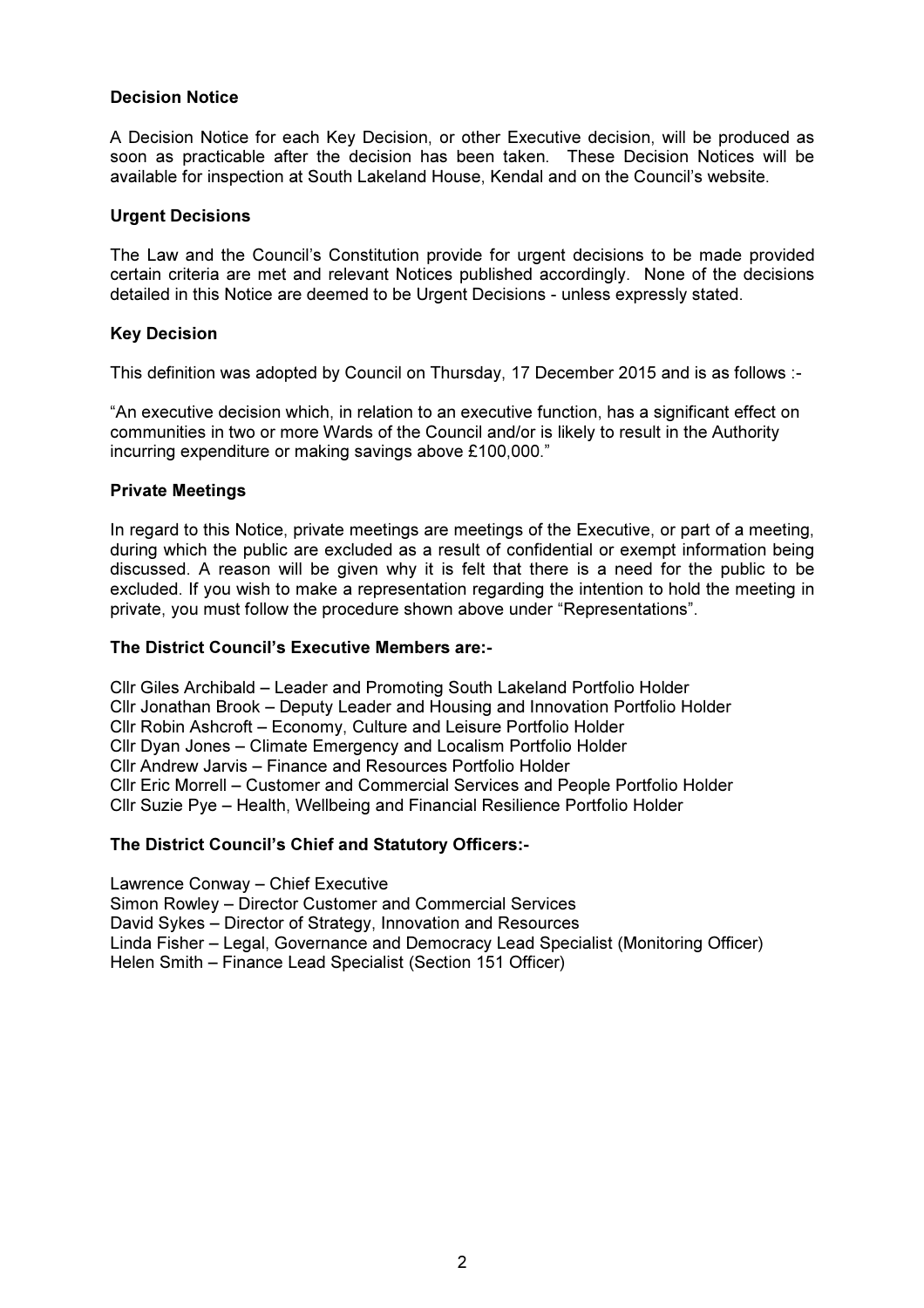# Key Decision - Revenue and Capital Carry Forwards

To consider requests to transfer unspent budgets between financial years. Once approved, this will enable the services identified to be delivered in 2020/21.

### Proposed Decision Maker (Decision Date): Cabinet (20 May 2020)

Date notice first published: 24 March 2020

(If Key or Private, decision cannot be until after 21 April 2020)

## Open/Exempt: Open

### Relevant reports/background papers which are/will be available:

 2019/20 Budget Book 2020/21 Budget Book Quarter 3 Corporate Finance Update Council Constitution

Lead Officer: Helen Smith, Finance Lead Specialist (Section 151 Officer) h.smith@southlakeland.gov.uk

Chief/Statutory Officer: Section 151 Officer

Portfolio Holder: Finance and Resources Portfolio Holder (Cllr Andrew Jarvis)

# Key Decision - Leisure Partnering Agreement \* NEW \*

To consider amendments to the Leisure Partnering Agreement which may be required in response ot the Coronavirus emergency.

#### Proposed Decision Maker (Decision Date): Cabinet (20 May 2020)

Date notice first published: 21 April 2020

(If Key or Private, decision cannot be until after 19 May 2020)

#### Open/Exempt: Part exempt

#### Reasons for Exemption:

-

Paragraph 3 - Information relating to the financial or business affairs of any particular person (including the authority holding that information)

Relevant reports/background papers which are/will be available:

Lead Officer: Sion Thomas, Operational Lead Delivery and Commercial Services sion.thomas@southlakeland.gov.uk

Chief/Statutory Officer: Director of Customer and Commercial Services

Portfolio Holder: Economy, Culture and Leisure Portfolio Holder (Cllr Robin Ashcroft)